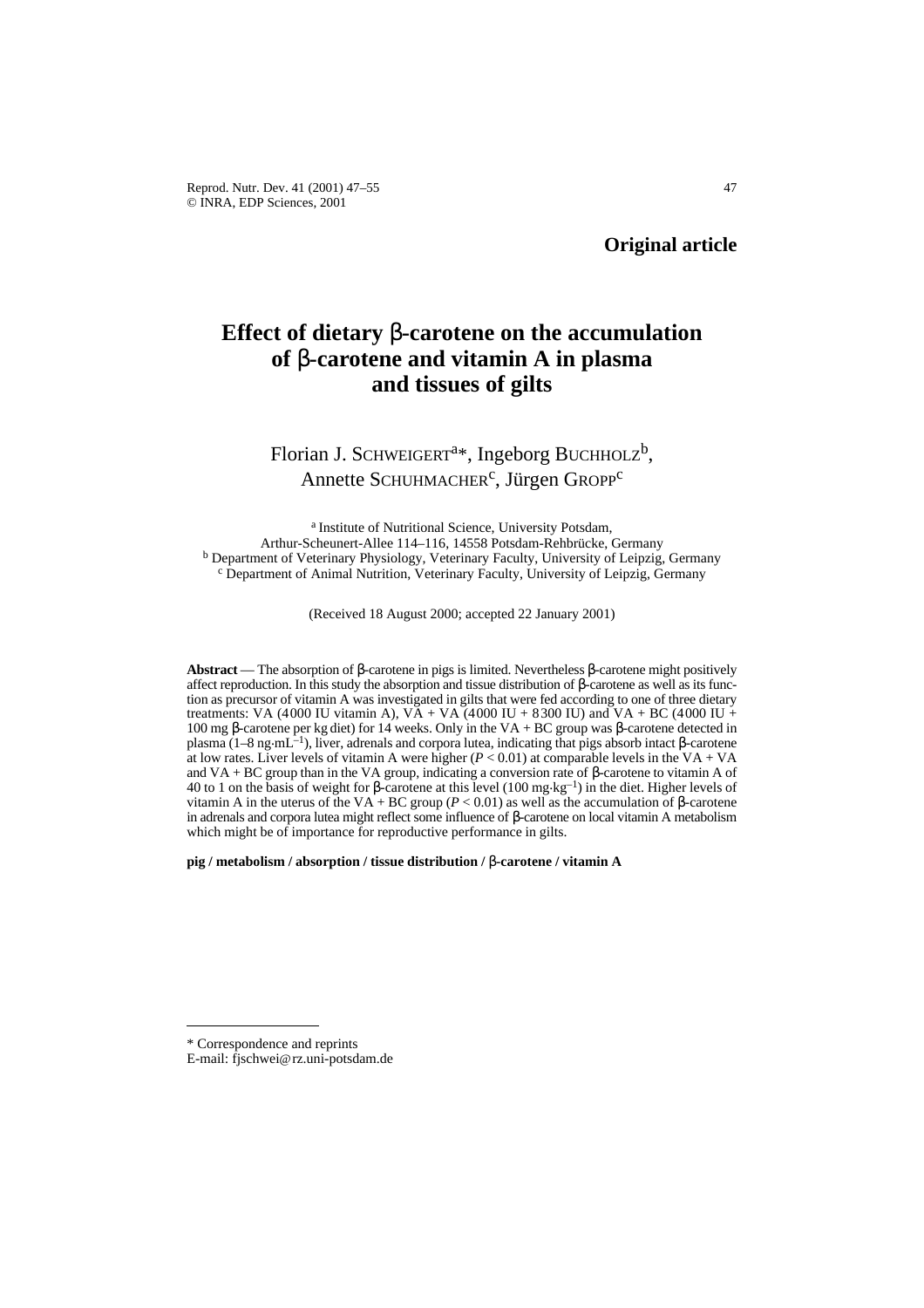# **1. INTRODUCTION**

For herbivorous and omnivorous species, β-carotene is an important source of vitamin A. But beside this function as a systemic or local vitamin A source, β-carotene has attracted attention because of its possible importance in the reproductive performance of different species of farm animals [22]. Positive effects of β-carotene on fertility have been observed in cattle, horses, rabbits and pigs [3, 6]. But results in all species are still somewhat contradictory [8]. The possible mode of action of β-carotene, other than its function as a precursor of vitamin A, is still in question. Besides a local conversion of β-carotene into vitamin A metabolites through central or eccentric cleavage, β-carotene might have a specific independent function or act as an antioxidant. Local effects of β-carotene in peripheral target tissue such as the ovary, the adrenals or the uterus are difficult to explain in pigs or other so called white-fat animals which do absorb β-carotene only to a very limited extent [22].

The present experiment addresses the question as to what extent β-carotene is absorbed during digestion in pigs, the extent of accumulation in plasma and tissues, and how the supplementation effects the vitamin A levels in the liver and different extrahepatic tissues.

## **2. MATERIALS AND METHODS**

### **2.1. Animals and feeding**

The study involved 36 crossbred primiparous gilts (German Landrace × Piétrain) of similar age, weight and genetic background. The pigs were housed in individual pens and were randomly allocated three different dietary supplementations: VA: 4000 IU; VA + VA: 4000 IU vitamin A + 8300 IU vitamin A (Hoffmann- La Roche, Grenzach-Wyhlen, Germany) VA + BC: 4000 IU vitamin A + 100 mg β-carotene (Rovimix 10%, Hoffmann-La Roche) per kg diet for 14 weeks. Basal β-carotene levels in the diet were  $< 100 \mu g \cdot kg^{-1}$  feed. Gilts were fed 2.5 to 3.0 kg basal diet low in vitamin A and β-carotene daily for four weeks in order to lower body stores of vitamin A. Thereafter they were fed the basal diet with the indicated amounts of vitamin A and β-carotene for 14 weeks until they were slaughtered. Diets were formulated to meet or exceed the nutrient recommendation of the National Research Council for pigs [15]. The diet consisted of wheat (30%), wheat bran (30%), oats (30%) and soybean meal (6.9%). Nutrient and energy content of the basal diet per kg was as follows: dry matter (879 g), metabolizable energy (12.0 MJ), crude protein (141 g), ether extracts (23 g), ash (58 g), crude fiber (57 g), calcium (8.1 g), phosphorus  $(6.9 \text{ g})$ , sodium  $(1.6 \text{ g})$ , magnesium (2.5 g). The amount fed was based on the daily maintenance caloric requirements determined by body weight. Water was available for consumption at all times. The gilts were inseminated and then slaughtered at the University of Leipzig abattoir at day 12 of gestation. Immediately after slaughter, uteri and ovaries as well as various tissues (liver, kidney, adrenals, lungs) were removed and weighed. The tissue samples were frozen following collection and stored at –40 °C until analysis. At slaughter the gilts were weighed (VA:  $118 \pm 7$  kg, VA + VA:  $121 \pm 7$  kg VA + BC:  $120 \pm 8$  kg). The experimental protocol and housing facilities were reviewed and approved by the institutional and governmental Animal Welfare Committee (Regierungspräsidium Leipzig, Germany – TVV #: A 32).

# **2.2. Analysis of** β**-carotene and vitamin A in plasma and tissue**

Blood samples were collected in one to two week intervals from the *ear vein* into heparinized tubes and plasma was harvested by centrifugation at  $1500 \times g$  for 15 min immediately after collection. During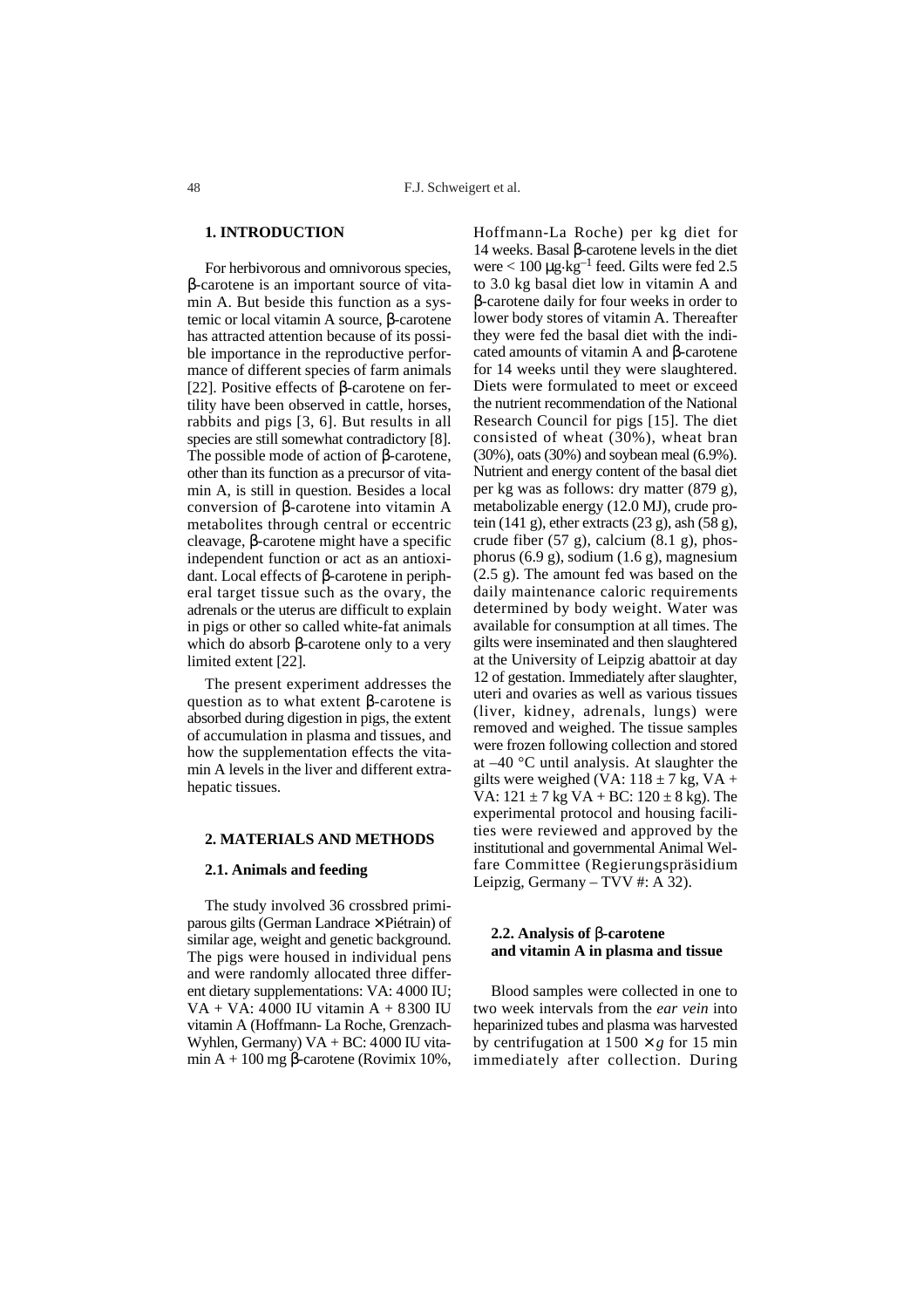storage and handling the exposure to sunlight was avoided.

Vitamin A and β-carotene were separated and quantified using a reversed-phase HPLC-system (Waters, Eschborn, Germany). Vitamin A (retinol and retinyl esters) and β-carotene were extracted twice from plasma and uterine fluid (200 µL) using n-hexane (1 mL) containing 0.05% butylated hydroxytoluene (BHT) as antioxidant after deproteinization with ethanol (200 µL). The combined organic extracts were dried under nitrogen and redissolved in methanol: tetrahydrofurane (90:10 vol/vol). Vitamin A and β-carotene were extracted from the various tissues using n-hexane and isopropanol (3:2; vol/vol, 0.05 BHT) to homogenize the samples [17]. The organic extracts were treated as those of plasma and uterine fluid. Vitamin A (retinol and retinyl esters) and β-carotene were extracted twice from blood plasma (200  $\mu$ L) using n-hexane (1 mL) after deproteinization with ethanol (200 µL). The tissue samples were homogenized in 15 mL of a mixture of n-hexane and isopropanol (3:2; vol/vol, 0.05 BHT) three times [17]. The organic phases of the plasma and tissue extracts of the respective samples were combined, dried under nitrogen and redissolved in methanol:tetrahydrofurane (90:10 vol/vol). For separation and quantification a modified gradient reversedphase HPLC-system (Waters, Eschborn, Germany) on an Inertsil-ODS column  $(5 \mu m, 250 \times 4 \text{ mm})$ ; Grom, Germany) was used [13]. The solvent system consisted of a step-gradient of acetonitrile:methanol (85:15; vol/vol; 0.01% ammonium acetate). After 7 min 30% isopropanol was added. The flow rate was  $1 \text{ mL-min}^{-1}$ . Total run time was 40 min. For peak detection and characterization a photodiode array detector was used (Model 996, Waters). Retinol, retinyl esters and β-carotene were identified and quantified using a photodiode array detector (Model 996, Waters) at 325 nm (vitamin A) and 455 nm (β-carotene) by comparison of retention time and peak areas with external standards (Serva, Heidelberg, Germany). Since extinction coefficients of retinol and its esters are essentially the same, esters can be quantified with a single calibration curve using retinol as standard [18]. Results for retinyl esters are presented as retinol equivalents. Results were compared to standard reference material 968a (Natl. Inst. Standards Technology, Gaithersburg, USA). All solvents or chemicals used for extraction or HPLC were of high purity commercial grade (Merck, Darmstadt, Germany).

Data are reported as means ± standard deviation. Variation in the response variable (retinol, retinyl esters, β-carotene in tissue) were partitioned using an ANOVA procedure of SAS. Where a significant difference was found, a Duncan post-hoc test was used for normally distributed parameters and Kruskal-Wallis for unequally distributed ones to determine the cause of the significant difference. Normal distribution was tested according to Kolmogoroff-Smirnov. Correlations were performed according to Pearson [19]. The probability level at which differences were considered significant was  $P < 0.05$ .

## **3. RESULTS AND DISCUSSION**

## **3.1.** β**-Carotene and vitamin A in plasma**

Vitamin A was present in blood plasma as retinol and retinyl palmitate. Changes in concentrations of plasma vitamin A (retinol, retinyl palmitate) and β-carotene throughout the experimental period are shown in Figure 1. The plasma retinol concentrations were in agreement with the literature values [1, 3, 27]. Over the whole feeding period there were no differences within or between the differently fed animals concerning retinol. Retinyl palmitate was only present in plasma at low concentrations when the animals were switched to the diet containing either β-carotene or vitamin A. Thus, significantly higher levels of retinyl esters,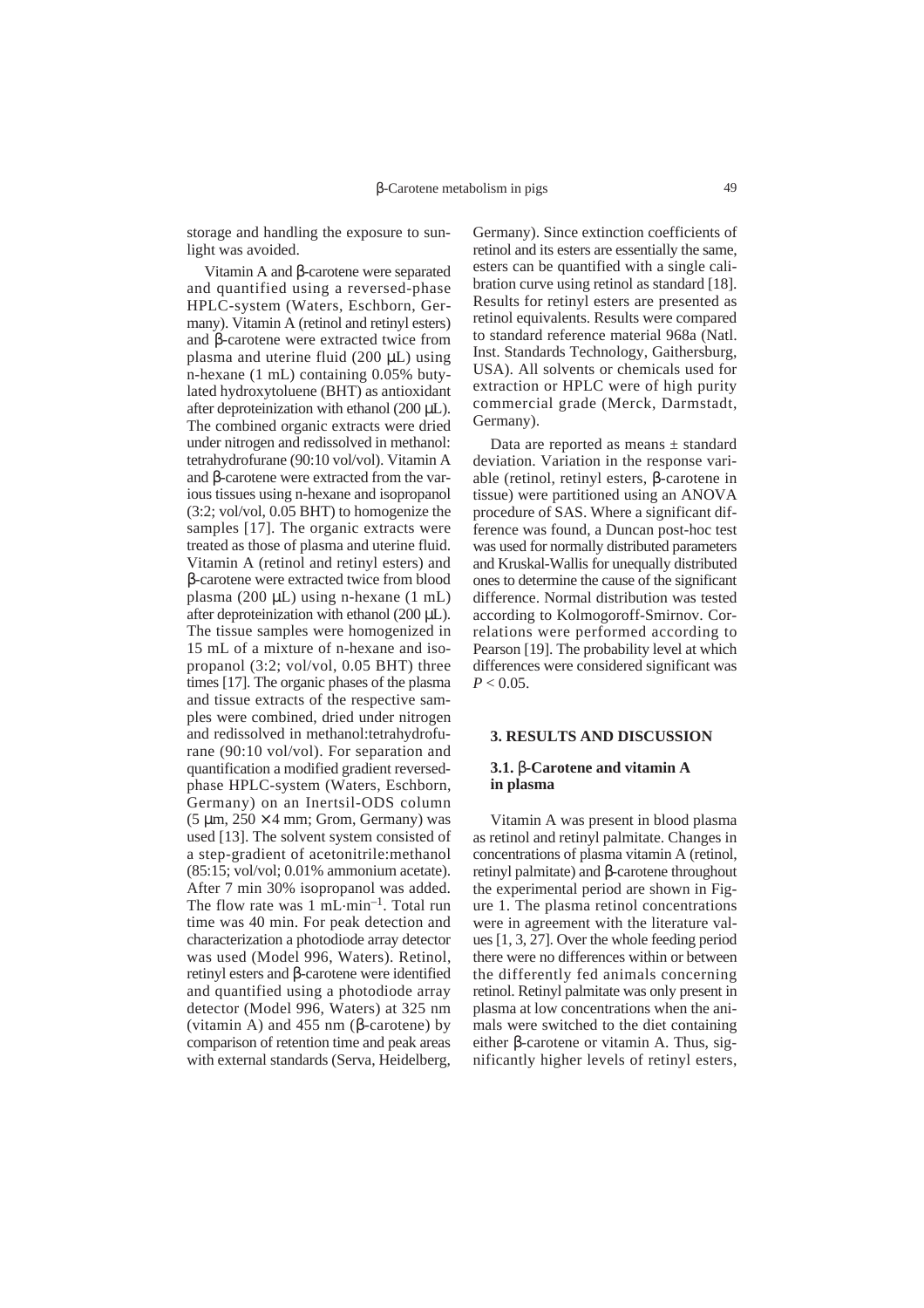F.J. Schweigert et al.



**Figure 1.** Changes in the concentration of β-carotene (ng.mL–1; mean ± SD) in the plasma of β-carotene-supplemented gilts (top) and retinol (ng·mL<sup>-1</sup>; mean  $\pm$  SD) in plasma (bottom) of differently fed gilts  $($  VA; …… VA + VA; …— VA + BC).

representing less than 3% of total vitamin A, were found in the vitamin  $A (VA + VA)$ and β-carotene (BC)-supplemented group compared to the control group  $(P < 0.01)$ . In general, plasma retinyl ester levels in mammals are regarded as low [9], but limited data are available for pigs. The only available study shows a much higher percentage of retinyl esters, which would be interpreted as toxic, but these differences are very probably due to other techniques of analysis such as column chromatography with aluminum oxide vs. HPLC in our study [5]. Retinol levels in the plasma fluctuated significantly over the experimental period ( $P < 0.001$ ). No explanation can be given for the decrease of retinol observed in all groups simultaneously.

β-Carotene in plasma was only found in the group fed β-carotene at low levels (1 to  $8 \text{ ng} \cdot \text{mL}^{-1}$ ). The low levels of carotene in plasma correspond to the results of other studies [26, 27]. Comparisons are difficult, however, since contradictions in reports may be due to differences in feed and differences in detection limit. Reports have been made of 10-fold greater levels in plasma, but they contain no information on the amount of β-carotene in the feed [5]. The same group could not detect any β-carotene in the plasma of gilts fed up to 65.2 mg β-carotene per day [3]. This amount represents approximately one fifth of the amount fed in this study. In general, despite high supplementation in the diet, plasma levels of β-carotene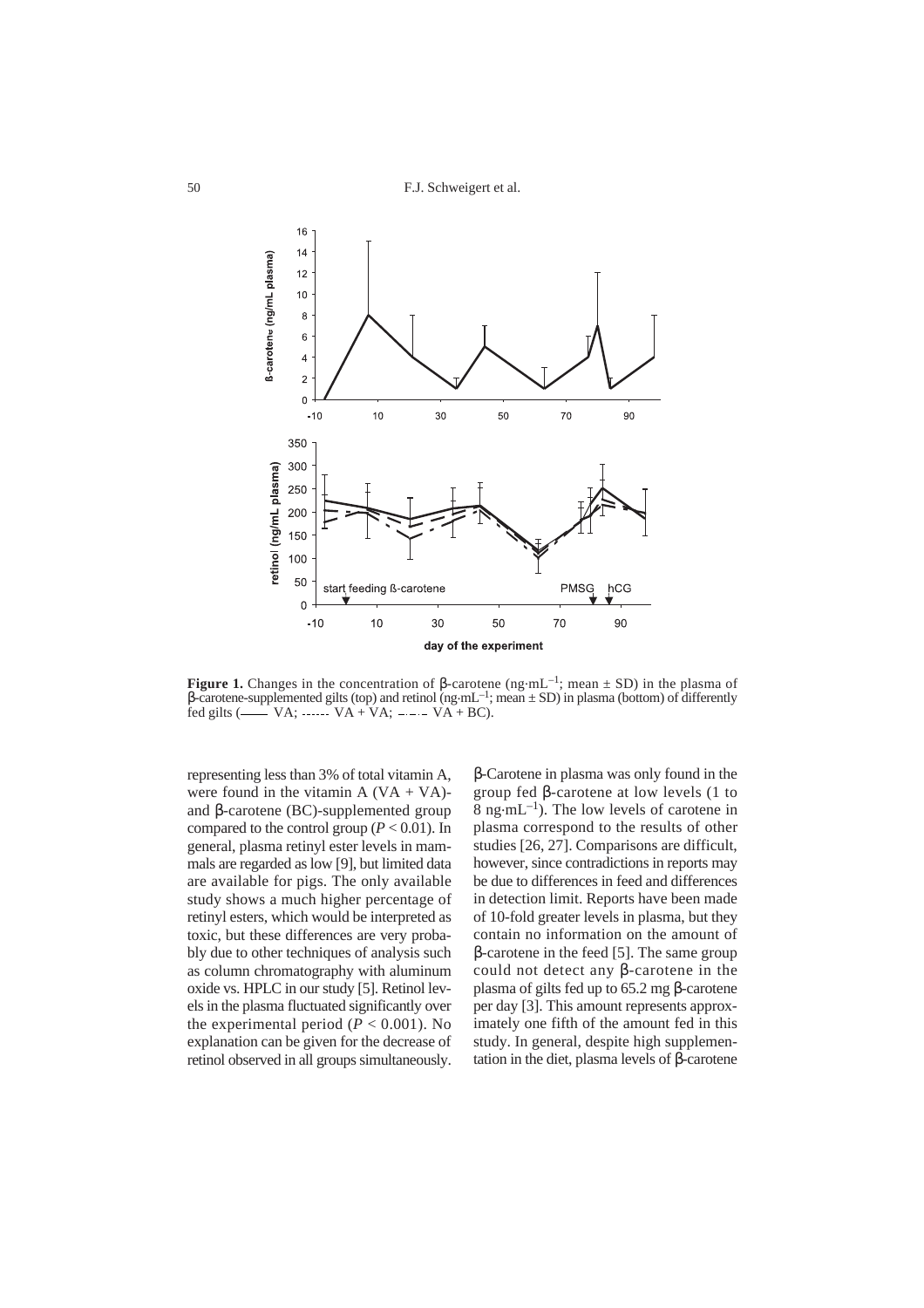are much lower than those observed in the plasma of so called yellow-fat species such as cattle, horses and humans [23, 24]. The reasons for low plasma levels in white-fat species might be due to a very efficient conversion of β-carotene into vitamin A in the gut and/or a limited absorption [22, 32].

# **3.2.** β**-Carotene and vitamin A in tissues**

Vitamin A levels in liver, kidney, lung, adrenals, corpora lutea and uterine tissue are presented as retinol and retinyl esters in Table I. Highest values were always observed in the liver, being 1000-fold higher than in the other tissues investigated, because the liver is the major storage organ for vitamin A [2, 16]. When animals are supplemented above requirements, liver levels are dependent on daily supplementation and are linearly related to the dietary vitamin A level [11, 20]. This could be confirmed by our results as well. Additional vitamin A in the diet in group  $VA + VA$ resulted in higher levels of vitamin A in the liver (*P* < 0.01). The obtained values are in accordance with data obtained recently in pigs [1]. In this study total vitamin A in the

**Table I.** Concentration of retinol, retinyl palmitate, retinyl stearate and retinyl oleate (mean ± SD) in liver (µg.g–1 tissue), lung, kidney, adrenals, corpus luteum and uterus (ng.g–1 tissue) of gilts fed vitamin A (VA or VA + VA) or β-carotene (BC).

|               | Retinol         | Retinyl palmitate    | Retinyl oleate      | Retinyl stearate   |
|---------------|-----------------|----------------------|---------------------|--------------------|
| Liver         |                 |                      |                     |                    |
| VA.           | $8.3 \pm 5.7$   | $143 \pm 24^b$       | $36 \pm 6.3^b$      | $23 \pm 4^{\rm b}$ |
| $VA + VA$     | $13.5 \pm 12.1$ | $234 \pm 32^{\rm a}$ | $60 + 11^a$         | $33 \pm 6^a$       |
| $VA + BC$     | $13.0 \pm 12.5$ | $242 \pm 49^{\rm a}$ | $65 \pm 13^{\rm a}$ | $36 \pm 7^{\rm a}$ |
| Lung          |                 |                      |                     |                    |
| VA.           | $62 \pm 14$     | $18 \pm 19$          | $1 \pm 3$           | $50 \pm 16$        |
| $VA + VA$     | $65 \pm 25$     | $34 \pm 33$          | $6 \pm 10$          | $57 \pm 15$        |
| $VA + BC$     | $70 \pm 16$     | $34 \pm 38$          | $8 \pm 11$          | $48 \pm 11$        |
| Kidney        |                 |                      |                     |                    |
| VA.           | $223 \pm 163$   | $38 \pm 36$          | $19 \pm 24$         | $301 \pm 251$      |
| $VA + VA$     | $301 \pm 184$   | $54 \pm 44$          | $29 \pm 26$         | $349 \pm 283$      |
| $VA + BC$     | $300 \pm 148$   | $50 \pm 53$          | $27 \pm 37$         | $241 \pm 303$      |
| Adrenals      |                 |                      |                     |                    |
| VA.           | $90 \pm 18$     | $43 \pm 41$          | $27 \pm 22$         | $50 \pm 34$        |
| $VA + VA$     | $102 \pm 15$    | $52 \pm 41$          | $18 \pm 14$         | $72 \pm 16$        |
| $VA + BC$     | $106 \pm 20$    | $28 \pm 10$          | $18 \pm 9$          | $66 \pm 22$        |
| Corpus luteum |                 |                      |                     |                    |
| VA            | $103 \pm 58$    | $87 \pm 52$          | $101 \pm 117$       | $105 \pm 37$       |
| $VA + VA$     | $135 \pm 24$    | $58 \pm 29$          | $46 \pm 33$         | $98 \pm 56$        |
| $VA + BC$     | $129 \pm 37$    | $77 \pm 76$          | $35 \pm 36$         | $70 \pm 72$        |
| Uterus        |                 |                      |                     |                    |
| VA            | $75 \pm 26$     | $51 \pm 34^{\rm a}$  | $6 \pm 9^a$         | n. d.              |
| $VA + VA$     | $59 \pm 25$     | $78 \pm 40$          | $13 \pm 9$          | n. d.              |
| $VA + BC$     | $76 \pm 25$     | $91 \pm 46^b$        | $17 \pm 11^{b}$     | n. d.              |

Means in the same row for each organ or tissue with different superscripts are significantly different (*P* < 0.05). n. d. = below detection limit.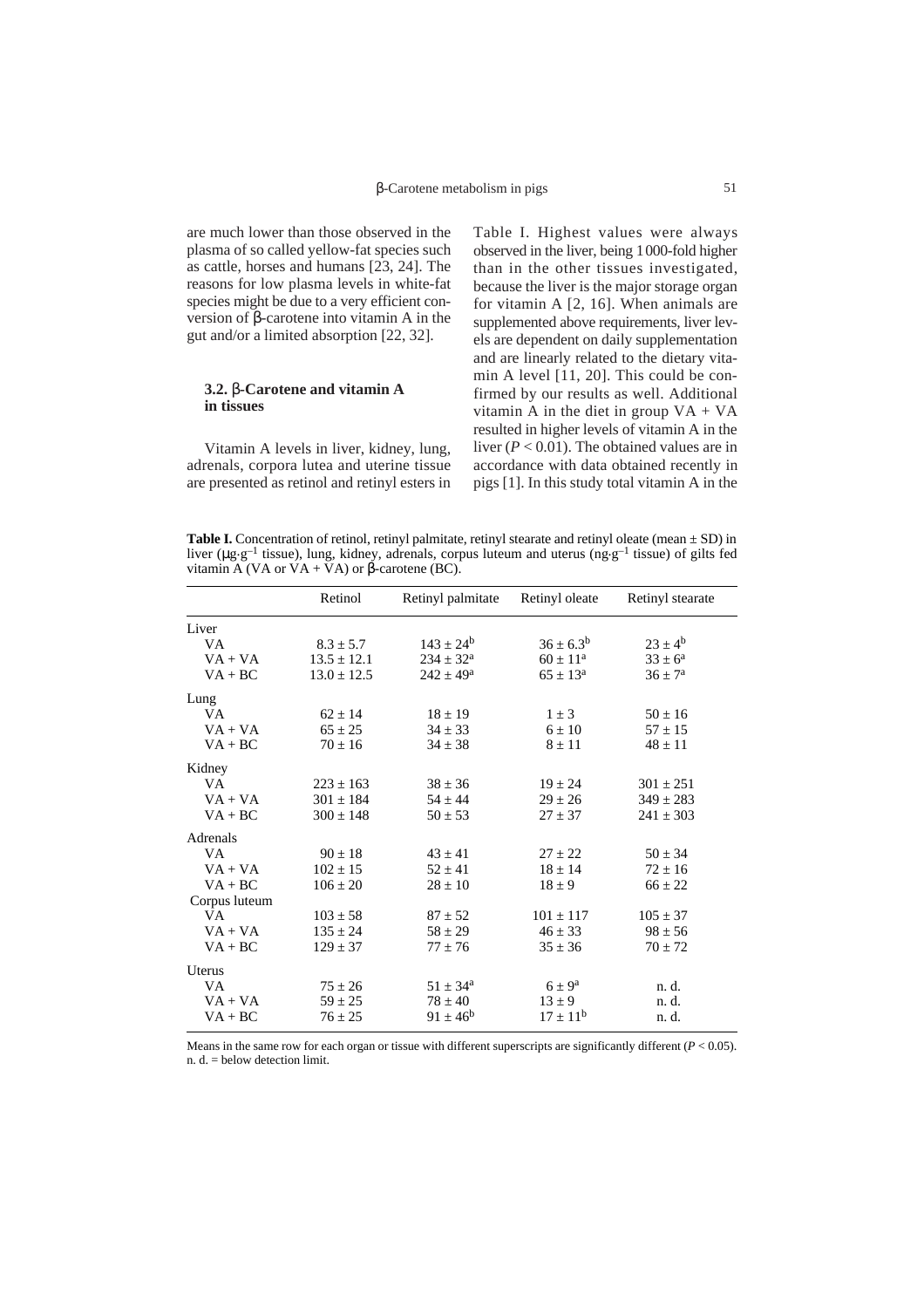liver calculated as retinol was 103  $\mu$ g.g<sup>-1</sup> when pigs were fed 2000 IU $\text{kg}^{-1}$  feed and 876  $\mu$ g.g<sup>-1</sup> at 20000 IU.kg<sup>-1</sup>. Irrespective of the total amount of vitamin A in the liver or the form (β-carotene or vitamin A) in which vitamin A is supplemented in the diet. the dominant form of vitamin A in the liver is retinyl palmitate, followed by retinyl oleate and retinyl stearate. Retinyl esters represent 97% of the total vitamin A in the liver. Both the retinyl esters pattern as well as the ratio of retinol and retinyl esters corresponds to the results in the literature [2, 10].

Estimates of vitamin A potency of β-carotene were based on total liver vitamin A stores. For this purpose, the vitamin A reserves of pigs were reduced by previously feeding a ratio low in vitamin A. No obvious differences in the concentration of vitamin A in the liver of the animals supplemented additionally with vitamin  $A (VA + VA)$  or with β-carotene (VA + BC) (408 ± 65 vs. 427 ± 86  $\mu$ g.g<sup>-1</sup> tissue) compared to the VA group  $(250 \pm 37 \text{ µg·g}^{-1})$  were found. This observation strongly indicates that this amount of 100 mg β-carotene in the diet can substitute 8300 IU of vitamin A. This would indicate that 1000  $\mu$ g of β-carotene equals 83 IU or 24.9 µg of vitamin A. Based on these results, a conversion efficiency of β-carotene into vitamin A of 40:1 on a weight basis can be calculated. This is much lower than the one observed (1 mg correspond to 123 to 174 IU) when 10 mg  $β$ -carotene·kg<sup>-1</sup> of diet was fed [33]. This lower conversion rate can be explained by the observation that the conversion rate of β-carotene varies greatly with the level of intake [32]. Starting at a carotene to vitamin A ratio of 6:1 at levels of intake to provide freedom from night blindness, little to no storage of vitamin A was observed. Significant storage of vitamin A was achieved with approximately 600 μg β-carotene $kg^{-1}$ body weight with a conversion ratio of 10:1 in pigs [14, 21]. The highly variable conversion rate of β-carotene into vitamin A not only depends on the amount of

β-carotene in the diet but also on possible interaction with other nutrients and on the source of β-carotene, and not so much on the species [33].

Vitamin A levels in other tissues investigated (Tab. I) such as the kidney, lung, adrenals, corpora lutea and the uterine tissue were one thousand times lower compared to those observed in the liver, which is in accordance with observations in other species [31]. Except for uterine tissue, no differences in total vitamin A could be observed among the different feeding regimes. In the uterine tissue (endometrium and myometrium) levels of total vitamin A were highest in sows supplemented with β-carotene (*P* < 0.01). These higher levels were due to greater levels of retinyl esters. In all tissues, the percentage of retinol was higher than in the liver, representing approximately 50% of total vitamin A. Concerning the pattern of retinyl ester obvious differences were observed between the different tissues. While in lung, kidney, adrenals, and the corpus luteum the dominant retinyl ester was retinyl stearate, this ester was not detectable in the uterus.

The vitamin A concentration in uterine tissue corresponds to values for other gilts during early gestation [25]. In this study it has been shown that vitamin A content and distribution in uterine tissue was dependent on the stage of gestation. Within uterine tissue the highest level, primarily as retinol, was observed in the endometrium, while in the myometrium retinyl ester was the predominant form of vitamin A.

Despite differences in the vitamin A content of the uterine tissue, no differences in the concentration of vitamin A in the uterine fluid were observed. Vitamin A was exclusively present as retinol at a concentration of  $380 \pm 261$ ,  $358 \pm 205$  and  $374 \pm 244$  ng·mL<sup>-1</sup> for the VA,  $VA + VA$  and  $VA + BC$  group, respectively.

With regard to the distribution of β-carotene among the different tissues investigated, generally low levels were observed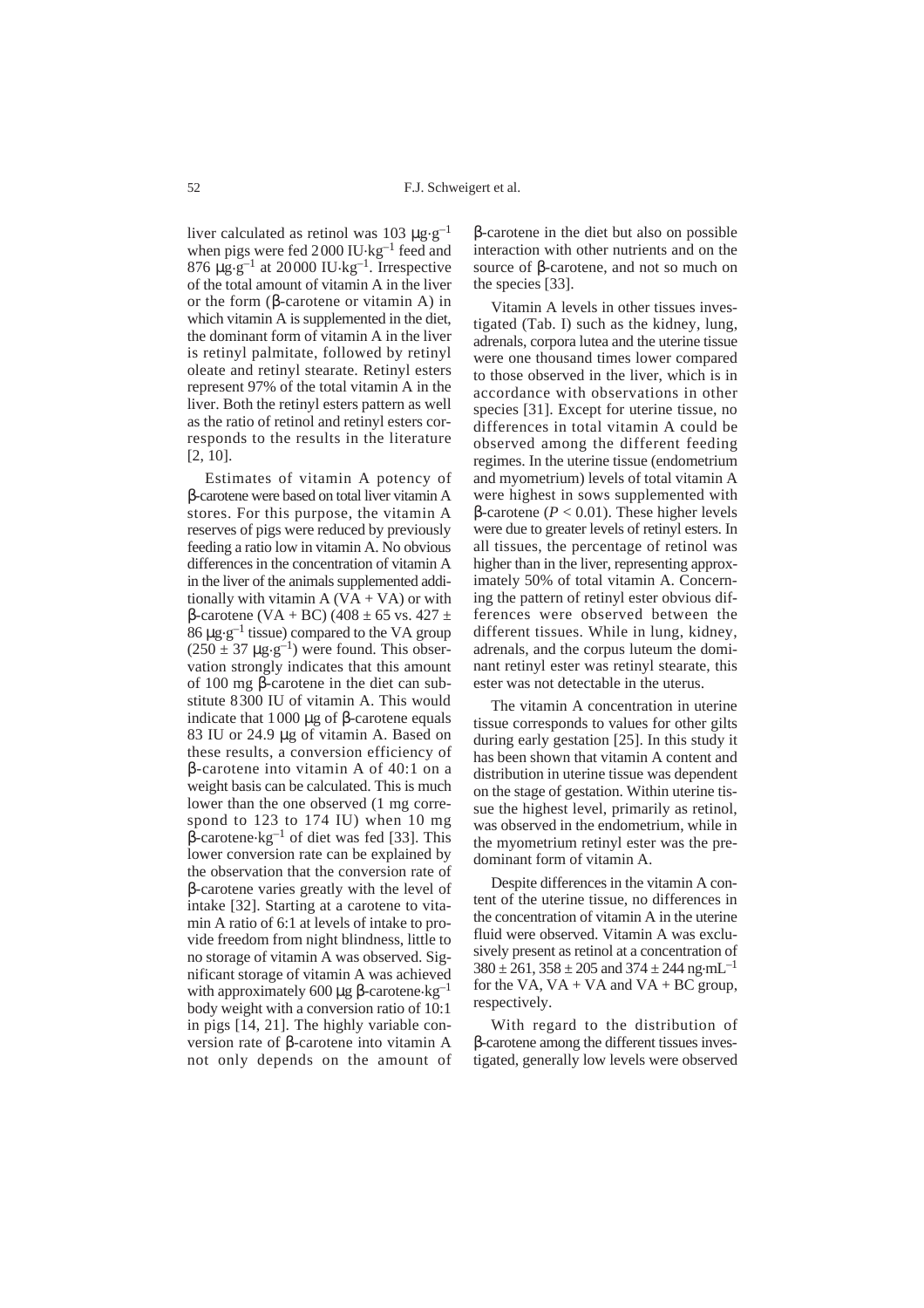**Table II.** Concentration of β-carotene (mean  $\pm$  SD) in liver, lung, adrenals and corpus luteum (ng.g<sup>-1</sup>) tissue) of gilts fed vitamin A (VA or VA + VA) or β-carotene (BC).

|                        | Liver               | Lung             | Adrenals                     | Corpus luteum                                 |
|------------------------|---------------------|------------------|------------------------------|-----------------------------------------------|
| VA                     | n.d.                | n.d.             | $9 + 13^a$                   | $34 + 50^{a,e}$                               |
| $VA + VA$<br>$VA + BC$ | n.d.<br>$487 + 282$ | n.d.<br>$12 + 8$ | $11 + 29^a$<br>$217 + 111^b$ | $25 + 35^{a,c}$<br>$172 + 126$ <sup>d,f</sup> |

Means in the same row with different superscripts are significantly different a,b at  $P < 0.001$ ; <sup>c,d</sup> at  $P < 0.01$ ;  $e, f$  at  $P < 0.05$ .

n. d. = below detection limit.

(Tab. II). In the groups which were not supplemented with β-carotene, low levels of β-carotene could only be observed in the adrenals and the corpora lutea whereas nothing was observed in the liver or the lung. In gilts supplemented with β-carotene, β-carotene could be detected at greater levels not only in adrenals or corpora lutea but also in the liver and lung. Traces of β-carotene could only be detected in the uterine tissue of one gilt supplemented with β-carotene. While an accumulation of β-carotene in those animals receiving β-carotene supplementation was expected, the observation that low concentrations of β-carotene was present in the adrenals and in the corpora lutea is difficult to explain. Both tissues are endocrine glands which strongly depend on exogenous cholesterol for the synthesis of steroids. This uptake is mediated via the low density lipoprotein (LDL) receptor. Since LDL is not only involved in the plasma transport of cholesterol, phospholipids and triglycerides but also in that of β-carotene and vitamin E, an accumulation of these components in steroid producing glands has been observed [4, 7, 12]. The highly selective accumulation is obvious since β-carotene was also found in those animals receiving less than 100 µg β-carotene per kg of diet. Similar levels were observed in corpora lutea obtained from the slaughter house [5]. Based on the observation that not only the gut or the liver but also other peripheral tissues such as the corpora lutea [29, 30] and the granulosa cells of the bovine follicle [28] have the capacity to convert β-carotene into vitamin A, it might be speculated that these local accumulations could be of importance in the contribution to the local vitamin A supply of reproductive structures. This indicates that only little β-carotene might be necessary to effect steroid hormone metabolism in sows.

### **4. CONCLUSION**

In conclusion the performed study shows that, under the indicated conditions, β-carotene can be absorbed in pigs at low levels and does accumulate in their tissues, where it might influence the local vitamin A metabolism. This might be of importance in tissues associated with reproduction and might explain some of the effects of β-carotene observed in porcine reproduction. With 100 mg of β-carotene a similar provitamin An effect was observed as in the group which was treated with additional vitamin A, indicating a conversion rate of β-carotene to vitamin A of 40 to 1 on a weight basis.

#### **ACKNOWLEDGEMENTS**

The authors wish to thank the staff of the experimental farm of the faculty of veterinary medicine (University of Leipzig) in Oberholz for their support in the handling of the animals and Mrs. K. Schultz for her skilled technical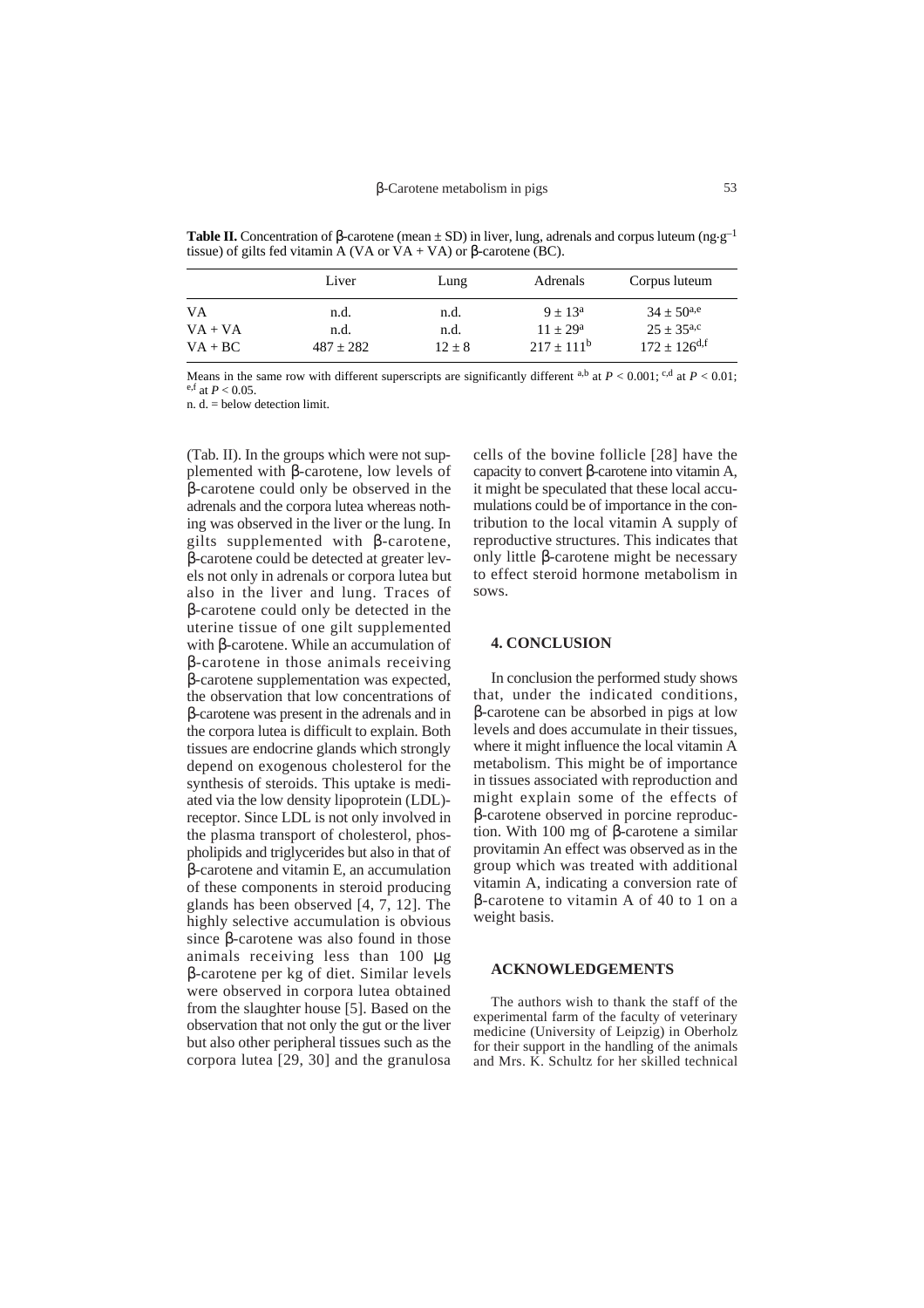support. The study was supported by Hoffmann-La Roche Basel, Switzerland and Grenzach-Wyhlen, Germany. K.K. received a grant from the "Graduiertenförderung" of the University of Leipzig.

#### **REFERENCES**

- [1] Anderson L.E. Sr., Myer R.O., Brendemuhl J.H., McDowell L.R., The effect of excessive dietary vitamin A on performance and vitamin E status in swine fed diets varying in dietary vitamin E, J. Animal Sci. 73 (1995) 1093–1098.
- [2] Blomhoff R., Transport and metabolism of vitamin A, Nutr. Rev. 52 (1994) S13–S23.
- [3] Brief S., Chew B.P., Effects of vitamin A and β-carotene on reproductive performance in gilts, J. Animal Sci. 60 (1985) 998–1004.
- [4] Brüggemann J., Niesar K.-H., Über die Beziehungen der Vitamine A und E und des β-Karotins zum weiblichen Sexualzyklus des Rindes und Schweines unter besonderer Berücksichtigung der Zyklussterilität, Vitam. Horm. 7 (1957) 10–25.
- [5] Chew B.P., Holpuch, D.M., O`Fallon J.V., Vitamin A and β-carotene in bovine and porcine plasma, liver, corpora lutea, and follicular fluid, J. Dairy Sci. 67 (1984) 1316–1322.
- [6] Coffey M.T., Britt J.H., Enhancement of sow reproductive performance by β-carotene or vitamin A, J. Animal Sci. 71 (1993) 1198–1202.
- [7] Dagadu J.M., Distribution of carotene and vitamin A in liver, pancreas and body fat of Ghanaians, Br. J. Nutr. 21 (1967) 453–456.
- [8] Dunn T.G., Moss G.E., Effects of nutrient deficiencies and excesses on reproductive efficiency of livestock, J. Animal Sci. 70 (1992) 1580–1593.
- [9] Eckhoff C., Collins M.D., Nau H., Human plasma all-*trans*-, 13-*cis*- and 13-*cis*-4 oxoretinoic acid profiles during subchronic vitamin A supplementation: comparison to retinol and retinyl ester plasma levels, J. Nutr. 121 (1991) 1016–1025.
- [10] Furr H.C., Clifford A.J., Smith L.M., Olson J.A., The effect of dietary fatty acid composition on liver retinyl ester (vitamin A ester) composition in the rat, J. Nutr. 119 (1989) 581–585.
- [11] Hoppe P.P., Schöner F.J., Frigg M., Effects of dietary retinol on hepatic retinol storage and on plasma and tissue alpha-tocopherol in pigs, Int. J. Vit. Nutr. Res. 62 (1992) 121–129.
- [12] Jackson P.S., Furr B.J., Johnson C.T., Endocrine and ovarian changes in dairy cattle fed a low β-carotene diet during an oestrus synchronisation regime, Res. Vet. Sci. 31 (1981) 377–383.
- [13] Krinsky N.I., Russett M.D., Handelman G.J., Snodderly D.M., Structural and geometrical isomers of carotenoids in human plasma, J. Nutr. 120 (1990) 1654–1662.
- [14] Myers G. Jr., Eaton H., Rousseau J. Jr., Relative value of carotene from alfalfa and vitamin A from dry carrier fed to lambs and pigs, J. Animal Sci. 18 (1959) 288–297.
- [15] NRC, Nutrient Requirements of Domestic Animals: Nutrient Requirements of Swine. National Academy of Science, National Research Council, 1998.
- [16] Pikkarainen S.A., Parviainen M.T., Vitamin A levels in bovine and pork liver, Int. J. Vitam. Nutr. Res. 64 (1994) 86–88.
- [17] Radin N.S., Extraction of tissue lipids with a solvent of low toxicity, Meth. Enzymol. 72 (1981) 5–7.
- [18] Ross A.C., Separation of long-chain fatty acid esters of retinol by high-performance liquid chromatography, Anal. Biochem. 115 (1981) 324–330.
- [19] SAS, SAS/STAT User's Guide, in: ed. SAS Inst. Inc. Cary, NC, 1990.
- [20] Schöne F., Der Vitamin-A-Haushalt und die ihn beeinflussenden Faktoren unter besonderer Berücksichtigung des wachsenden Schweines, Mh. Vet. Med. 41 (1986) 401–405.
- [21] Schöne F., Lüdke H., Hennig A., Ochrimenko W., Möckel P., Geinitz D., The vitamin A activity of β-carotene in growing pigs. 1. Effect of a supplementation of a grain soya bean meal diet with vitamin A or β-carotene on the liver vitamin A storage, Arch. Tierernähr. 38 (1988) 193–205.
- [22] Schweigert F.J., Metabolism of carotenoids in mammals, in: Britton G., Liaaen-Jensen S., Pfander H. (Eds.), Carotenoids, Birkhäuser Verlag, Basel, 1998, pp. 249–284.
- [23] Schweigert F.J., Gottwald C., Effect of parturition on levels of vitamins A and E and of β-carotene in plasma and milk of mares, Equine Vet. J. 31 (1999) 319–323.
- [24] Schweigert F.J., Rambeck W.A., Zucker H., Transport of β-carotene by the serum lipoproteins in cattle, J. Anim. Physiol. Anim. Nutr. 57 (1987) 162–167.
- [25] Schweigert F.J., Bonitz K., Siegling C., Buchholz I., Distribution of vitamin A, retinol-binding protein, cellular retinoic acid-binding protein  $\tilde{I}$ , and retinoid X receptor β in the porcine uterus during early gestation, Biol. Reprod. 61 (1999)  $906 - 911$ .
- [26] Schweigert F.J., Uehlein-Harrell S., von Hegel G., Wiesner H., Vitamin A (retinol and retinyl esters), alpha-tocopherol and lipid levels in plasma of captive wild mammals and birds, J. Vet. Med. A 38 (1991) 35–42.
- [27] Schweigert F.J., Rosival I., Rambeck W.A., Gropp J., Plasma transport and tissue distribution of [<sup>14</sup>C]β-carotene and [<sup>3</sup>H]retinol administered orally to pigs, Int. J. Vitam. Nutr. Res. 65 (1995)  $95 - 100.$